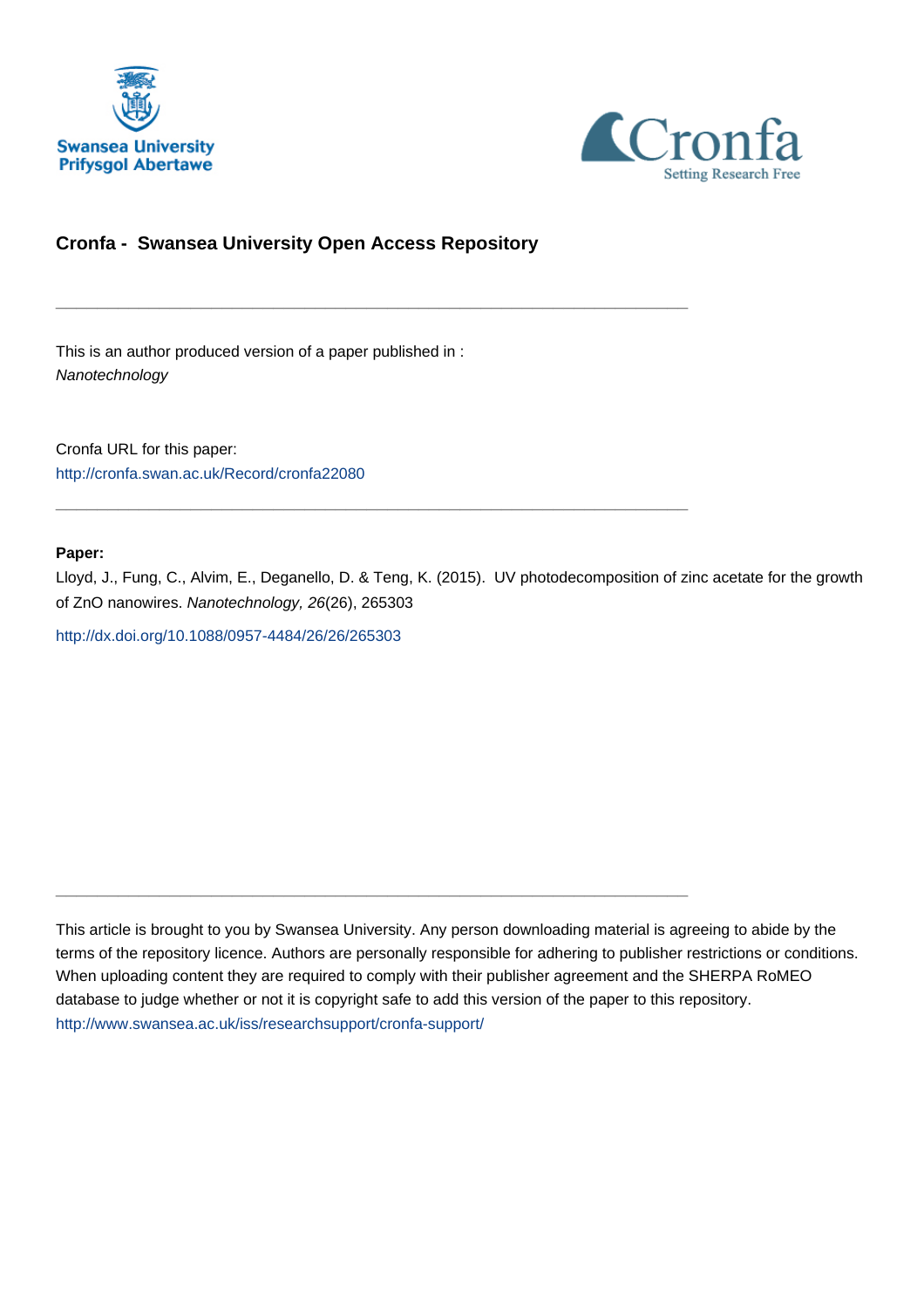"This is an author-created, un-copyedited version of an article published in Nanotechnology. IOP Publishing Ltd is not responsible for any errors or omissions in this version of the manuscript or any version derived from it. The Version of Record is available online at doi:10.1088/0957-4484/26/26/265303".

# **UV photodecomposition of zinc acetate for the growth of ZnO nanowires**

# *J S Lloyd1 , C M Fung1 , E J Alvim<sup>1</sup> , D Deganello2 , K S Teng1\**

 $<sup>1</sup>$  Multidisciplinary Nanotechnology Centre, College of Engineering, Swansea</sup> University, Singleton Park, Swansea SA2 8PP, UK

<sup>2</sup> Welsh Centre for Printing and Coating, College of Engineering, Swansea University, Singleton Park, Swansea SA2 8PP, UK

*\* Corresponding Author: K.S.Teng@Swansea.ac.uk*

#### **Abstract**

The thermal annealing of zinc precursors to form suitable seed layers for the growth of ZnO nanowires is common. However, the process is relatively long and involves high temperatures which limit substrate choice. In this study the use of a low temperature, ultra-violet (UV) exposure is demonstrated for photodecomposition of zinc acetate precursors to form suitable seed layers. Comparisons are made between ZnO nanowire growth performed on seed layers produced through thermal annealing and exposure to UV. The dependence of growth density and nanowire diameter on UV exposure time is investigated. Growth quality is confirmed with energy dispersive x-ray (EDX) and x-ray diffraction (XRD) analyses. The chemical composition of the exposed layers is investigated with EDX and X-ray photoelectron spectroscopy (XPS). Atomic force microscopy (AFM) is utilized to investigate morphological changes with respect to UV exposure. The diameter and density of the resultant growth was found to be strongly dependent on the UV exposure time. UV exposure times of only 25 to 30 seconds led to maximum density of growth and minimum diameter, significantly faster than thermal annealing. EDX, XPS and AFM analyses of the seed layers confirmed decomposition of the zinc precursor and morphological changes which influenced the growth.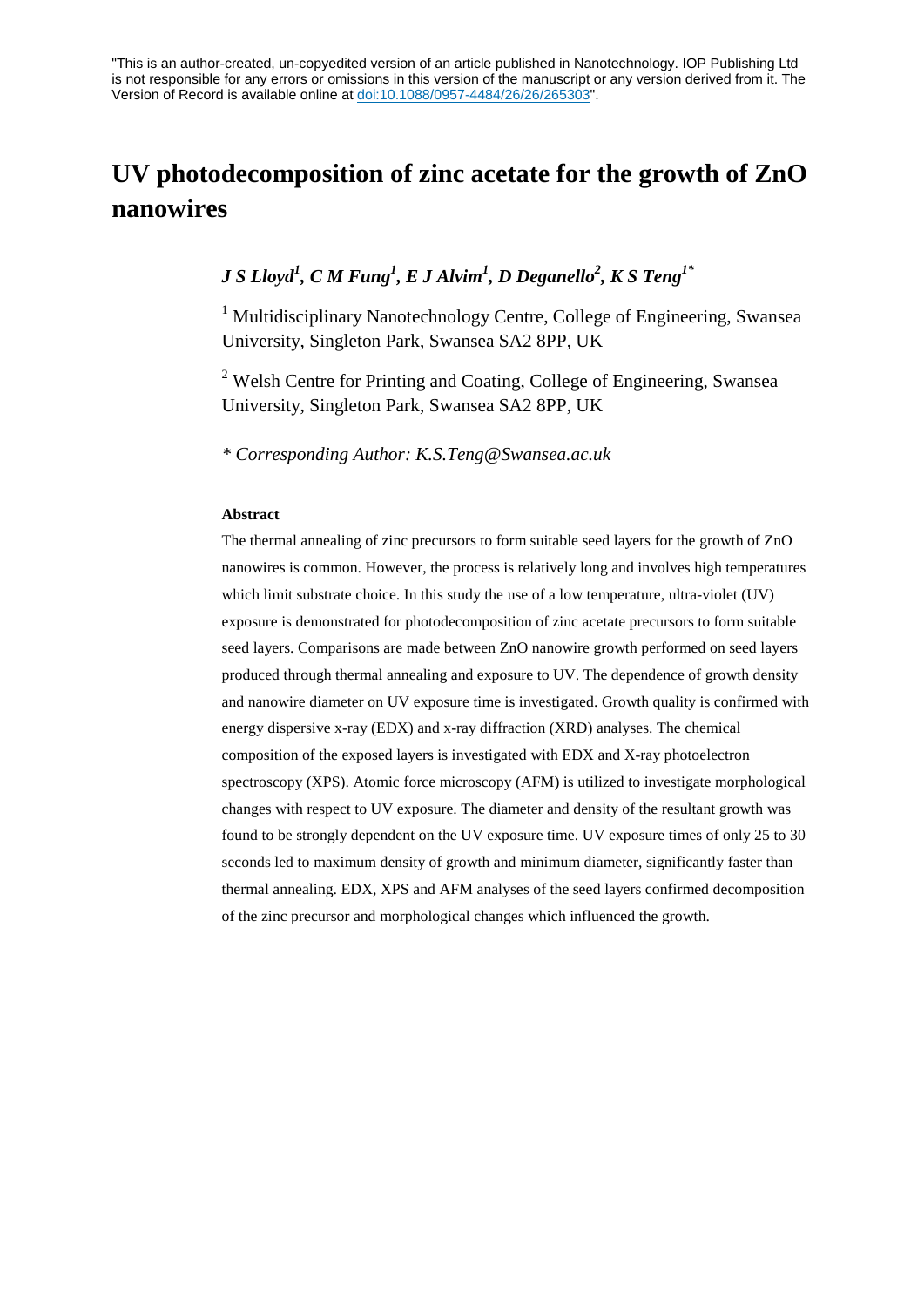## **1. Introduction**

Zinc oxide (ZnO) nanostructures have attracted much research and commercial interest due to their many unique properties, such as direct wide band gap  $(3.37 \text{ eV})$ , high anisotropic configurations, piezoelectric characteristics and biocompatibility. Large surface to volume ratios of such nanostructures enable ultra-high sensitivity sensing. Furthermore, ZnO nanowires possess specific electronic and optical properties which stem from the high binding energy of 60 meV. Hence the properties of ZnO nanostructures has led to many potential applications, such as light emitting diodes (Ahn *et al* 2011), UV lasers (Huang *et al* 2001), UV detectors (Yi *et al* 2014), photo-voltaic devices (Guerguerian *et al* 2011, Hsueh *et al* 2012), gas sensors (Tarat *et al* 2012, Wang *et al* 2012, Lim *et al* 2011), chemical sensors and biosensors (Ali *et al* 2011, Yang *et al* 2009).

For ZnO nanowires to be utilized as part of a device they must be grown, generally directly onto the surface of these devices, during fabrication. The growth of ZnO nanowires can be categorized into vapour-phase and hydrothermal techniques. Vapour-phase synthesis of ZnO nanowires produces high quality structures with low density of defects. However, vapour phase synthesis, such as chemical vapour deposition (CVD) (Ok *et al* 2010, Smith *et al* 2015), vapour-solid (VS) (Wang 2004, Yoon *et al* 2008), vapour-liquid-solid (VLS) (Zacharias *et al* 2010, Fan *et al* 2006), and thermal evaporation (Kar *et al* 2006), require high process temperatures (700°C to 900°C), high cost equipment setups and also involve complex and difficult process control. For these reasons, vapour phase synthesis lacks suitability for low cost volume production. The high process temperatures also limit the substrate types, onto which these devices can be fabricated, again influencing the cost and diversity of devices which can utilize such nanostructures. However, the development of aqueous hydrothermal techniques (Greene *et al* 2003, Akgun *et al* 2012, Baruah and Dutta 2009b) opens the possibility of mass production due to the low temperatures of less than 100°C, low setup costs and simplified process control. This low temperature also allows the flexibility of being able to choose from a much wider range of substrates, such as polymers. For this reason the hydrothermal growth of ZnO nanowires is favourable in device fabrication.

The hydrothermal growth of ZnO nanowires, directly onto a substrate, requires a seed layer to nucleate the growth. This layer must be uniform and for many applications must also be selectively patterned to enable growth in specific areas of the sample. The quality of the seed layer is important because the seed layer plays a vital role in the morphology of the resultant growth (Song and Lim 2007). Several methods exist for the formation of a suitable seed layer such as sputter deposition (Song and Lim 2007, Yang *et al* 2014) and zinc acetate derived seed layers (Bai 2011, Greene *et al* 2005, Gowthaman *et al* 2011, Hong *et al* 2013). Methods such as sputter deposition tend to yield highly uniform seed layers and also have the benefit of being able to accurately pattern the seed layer through photolithography. These processes, however, are high cost due to the use of expensive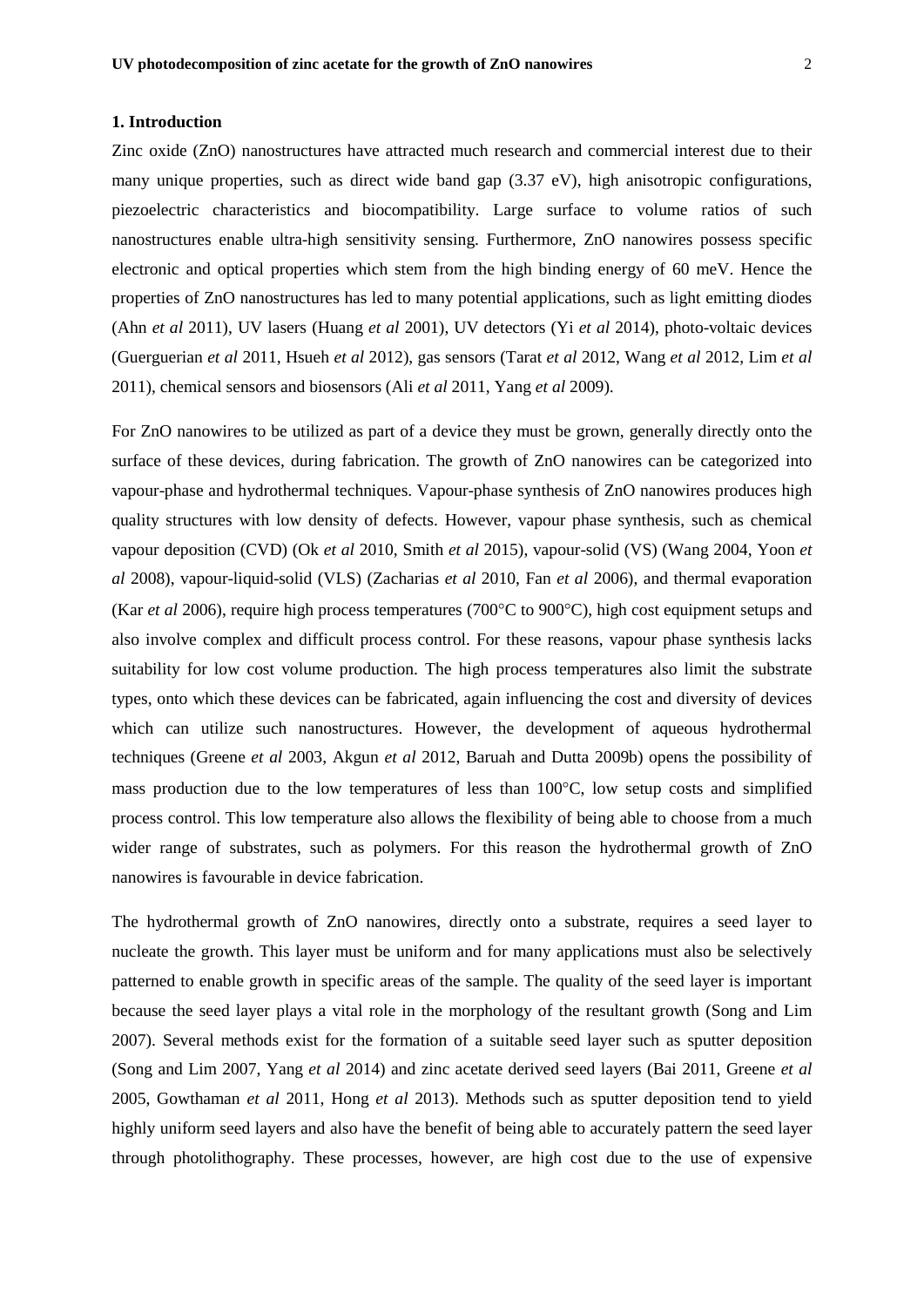equipment, they can also be limiting on the type of substrate available for use as the chemicals used in the photolithography process can be damaging to many polymer substrates. The use of zinc acetate solutions for the formation of seed layers provides a popular alternative. Although these solutions take many forms and a variety of deposition methods exist, the active reagent is the zinc acetate. The disadvantage, however, is the annealing process that is required for the thermal decomposition of the zinc acetate to form ZnO nanocrystallites, which become the seed layer. Generally, this annealing process is carried out on a hot plate or in an oven for a period of between 10 minutes (Hosono *et al* 2004) and 5 hours (Baruah and Dutta 2009a) at elevated temperatures of between 150°C (Wahid *et al* 2013) and 350°C (Plakhova *et al* 2012). This process is long and requires relatively high temperatures which limit the use of polymer substrates. The thermal decomposition of zinc acetate by local heating through the use of a laser has been explored by Hong et al (Hong *et al* 2013). However, this technique requires a gold layer and may limit the use of organic substrates due to heating.

To address this problem, enabling a wider range of substrate materials while reducing the annealing time and temperature, the work presented here investigates a faster, low temperature method for creating suitable seed layers for ZnO nanowire growth. The use of UV exposure to cause photodecomposition of the zinc acetate layer to form a suitable seed layer is demonstrated. This process could be incorporated into a printing process like flexographic printing. Flexographic printing has been investigated previously by the authors for the deposition of inks containing zinc acetate for the purpose of creating a seed layer suitable for the growth of ZnO nanowires (Lloyd *et al* 2013). Others have also investigated alternative printing methods such as inkjet for the same purpose (Liang *et al* 2013, 2009, Kwon *et al* 2013, Kitsomboonloha *et al* 2009). With the roll to roll nature of the flexographic printing technique and the use of low cost polymer substrates, devices could be mass produced with a high throughput at relatively low cost. Therefore, the development of a fast annealing process such as UV exposure investigated here is of technological importance.

The UV decomposition of zinc acetate for the production of seed layers has been demonstrated here on printed conductive electrodes on polymer substrates suitable for low cost fabrication. The process led to high quality, dense and uniform growth of ZnO nanowires. The effect of UV exposure time on the resultant ZnO nanowire growth was investigated along with compositional and morphological changes in the seed layer due to UV exposure. It is shown that significantly less time is required to form a suitable seed layer when using UV exposure as compared to thermal annealing. Furthermore, the significantly reduced ambient temperature allows a wider range of low cost plastic substrates to be used in the fabrication of devices incorporating ZnO nanowires.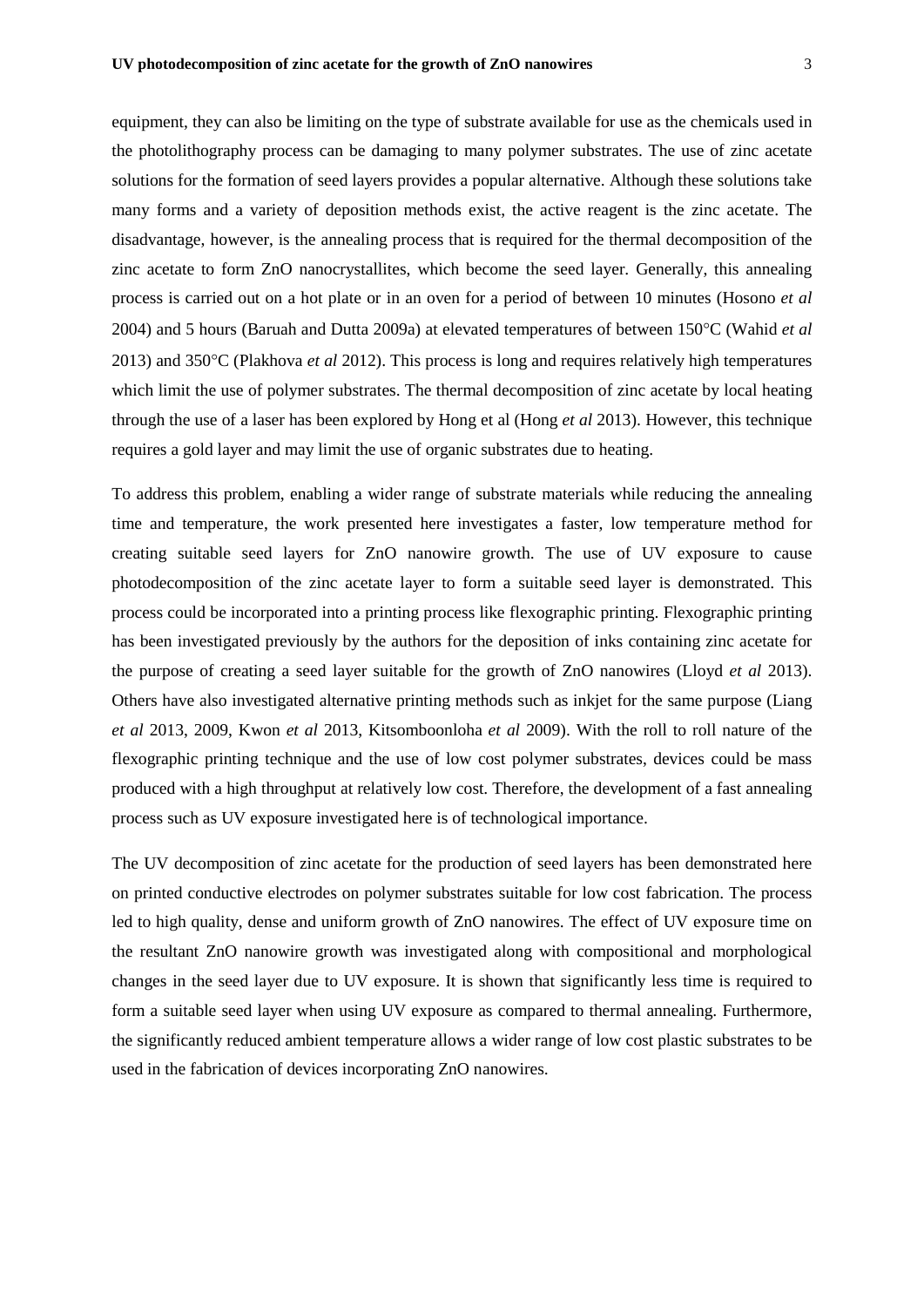#### **2. Methods**

#### 2.1. Materials

The ink solutions consist of isopropanol (IPA) (Fisher scientific), zinc acetate dihydrate (Sigma Aldrich) and deionized water. Zinc acetate dihydrate and hexamethylenetetramine (HMTA) were required for the hydrothermal growth of the ZnO nanowires, these were purchased from Sigma Aldrich. The Carbon electrodes were printed with carbon flexographic ink 32% solids (Gwent electronic materials Ltd, C2080529P7) onto Cirlex Polyimide sheet of 0.15 mm thickness purchased from Lohmann Technologies UK Ltd. All chemicals used were of analytical grade and used without further purification.

#### 2.2. Sample preparation

Samples were prepared by printing a layer of conductive carbon ink onto the surface of a polyimide substrate using an IGT Reprotest Printability Tester F1 Flexographic printer. The ink was then dried at 150°C for 10 minutes. Following this the zinc acetate precursor ink was prepared as previously described (Lloyd *et al* 2013). The ink consisted of 20% water, 80% IPA and contained a concentration of 0.1 M zinc acetate dihydrate. This solution was then simply drop cast onto the prepared printed carbon electrode on polyimide or onto bare silicon substrates. Carbon printed polyimide substrate was used to demonstrate the suitability of UV photodecomposition technique for scaled up production of ZnO nanowire devices. Silicon substrates were used to allow better characterization of the seed layer due to its higher conductivity and chemical purity.

After drop casting the zinc acetate precursor ink onto the samples, they were placed into the UV curing machine (Novascan, PSD Pro digital UV ozone system, with a UV lamp generating UV light at both 185 nm and 254 nm) for a duration of 5 seconds up to 120 seconds. After exposure, the samples were analysed to confirm the decomposition of zinc acetate with respect to the UV exposure time. Comparative control samples were annealed on a hot plate and in an oven at 150°C without UV exposure.

# 2.3. Growth

After the preparation of seeded samples, hydrothermal growth was performed. This allowed the study of the seed layer quality by assessing the resultant growth on the samples. The growth procedure, adapted from Akgun *et al* (Akgun *et al* 2012), was performed at 70°C in 200 ml of growth solution. The growth solution consisted of 10 mM zinc acetate dihydrate and 10 mM HMTA, mixed at room temperature. The growth solution was then placed in a preheated water bath at 70°C for 30 minutes. The sample was dipped in preheated (70°C) deionized water for 5 seconds prior to floating the sample on the surface of the growth solution. The sample was then left for 6 hours to grow ZnO nanowires. It was found that the preheating of the sample prior to growth reduced the formation of a nonselective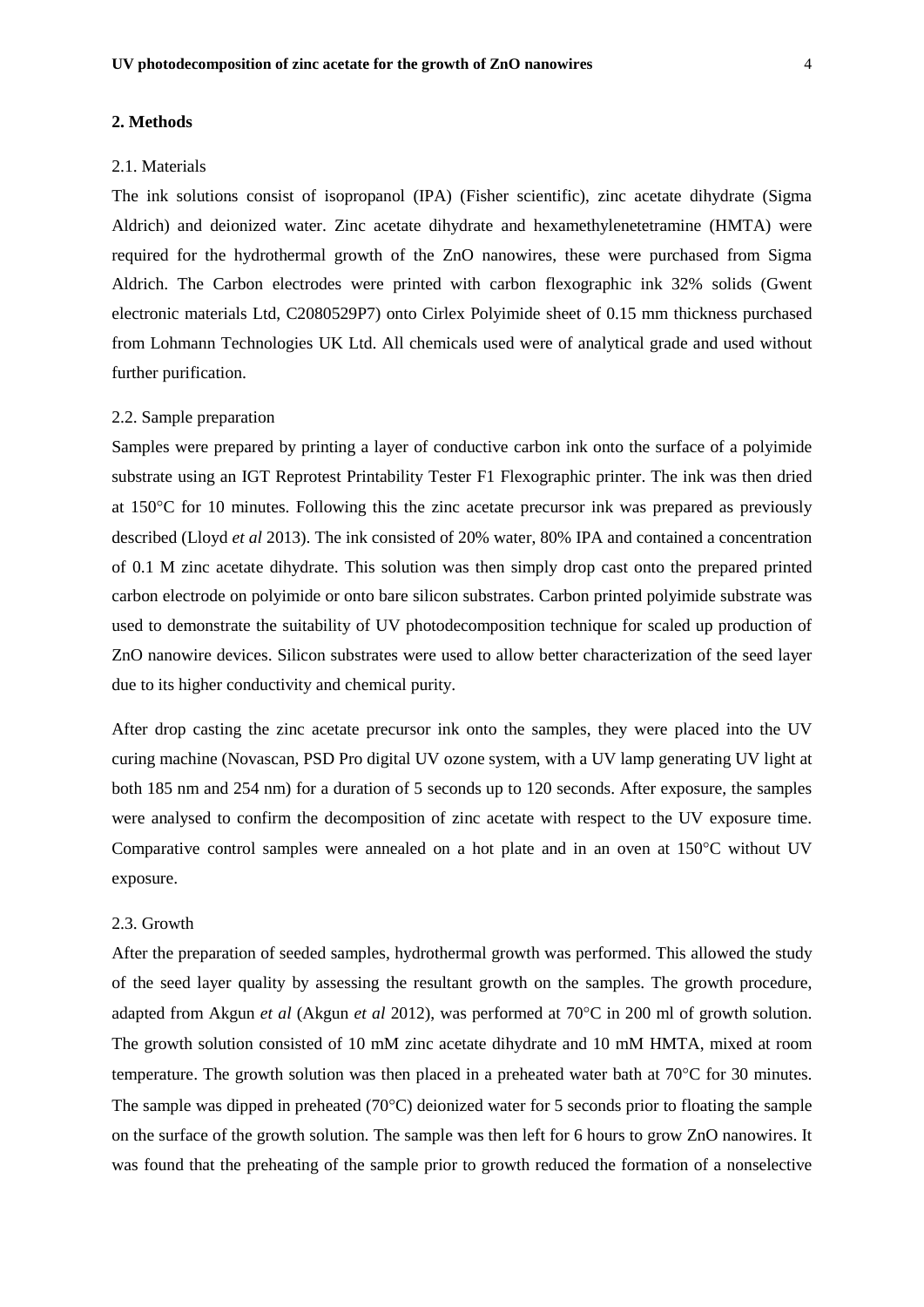seeding layer, formed when a cold sample enters hot growth solution. Once the samples were removed from the growth solution they were vigorously washed with deionised water to remove any growth solution from the surface.

#### 2.4. Characterization

The quality of the resultant ZnO nanowire growth was studied with a Hitachi S-4800 scanning electron microscope (SEM) at 10 kV to obtain topographical information such as diameter, shape and density of growth. The SEM was equipped with an Oxford Instruments energy-dispersive x-ray detector (EDX) employed to determine the elemental composition of the grown samples. The EDX was also used to assess changes in the elemental composition of the seed layers with respect to UV exposure time. A Bruker D8 Discover x-ray diffraction (XRD) system, equipped with a Cu\_Kα x-ray source and a Lynxeye detector, was employed to evaluate the crystallinity of the as grown ZnO nanowires. Furthermore x-ray photoelectron spectroscopy (XPS) was used to evaluate the structure and composition of the seed layers with respect to UV exposure. The XPS experiments were carried out at room temperature using the Kratos Axis Supra system equipped with a monochromatic Al K $\alpha$ source having an energy of 1486.6 eV. To investigate surface morphology of the seed layers a JPK Instruments atomic force microscope (AFM) was used in AC mode using tapping mode RTESP AFM probes (Bruker, USA). Images were subsequently analysed using scanning probe image processor (SPIP) image analysis software.

#### **3. Results and Discussion**

UV exposed samples were compared with control samples, such as non-annealed and thermally annealed samples. For non-annealed samples the ink was simply air dried. Annealed control samples were produced by introducing common thermal annealing processes, as described below.

Topographical SEM images of resultant ZnO nanowire growth performed on four different types of control samples are shown in figure 1. These samples were prepared as follows, (a) a seed layer which was not annealed, (b) a seed layer which was annealed on a hot plate at 150°C for 30 minutes, (c) a seed layer which was annealed in an oven at 150°C for 10 minutes and (d) a seed layer which was annealed in an oven at 150°C for 30 minutes. Non-annealed samples showed very little growth. In some small areas where growth was found as shown in figure 1(a), it was sparse and consisted of large wires typically greater than 350 nm in diameter. The thermally annealed control samples showed, as predicted, dense growth of much thinner nanowires. However, the hotplate annealed seed layer tended to result in more irregular growth directions and large variations in nanowire diameters. The oven annealed samples showed an improvement in density and uniformity. Further improvement was seen for growth on seed layers annealed for 30 minutes duration as compared to 10 minutes.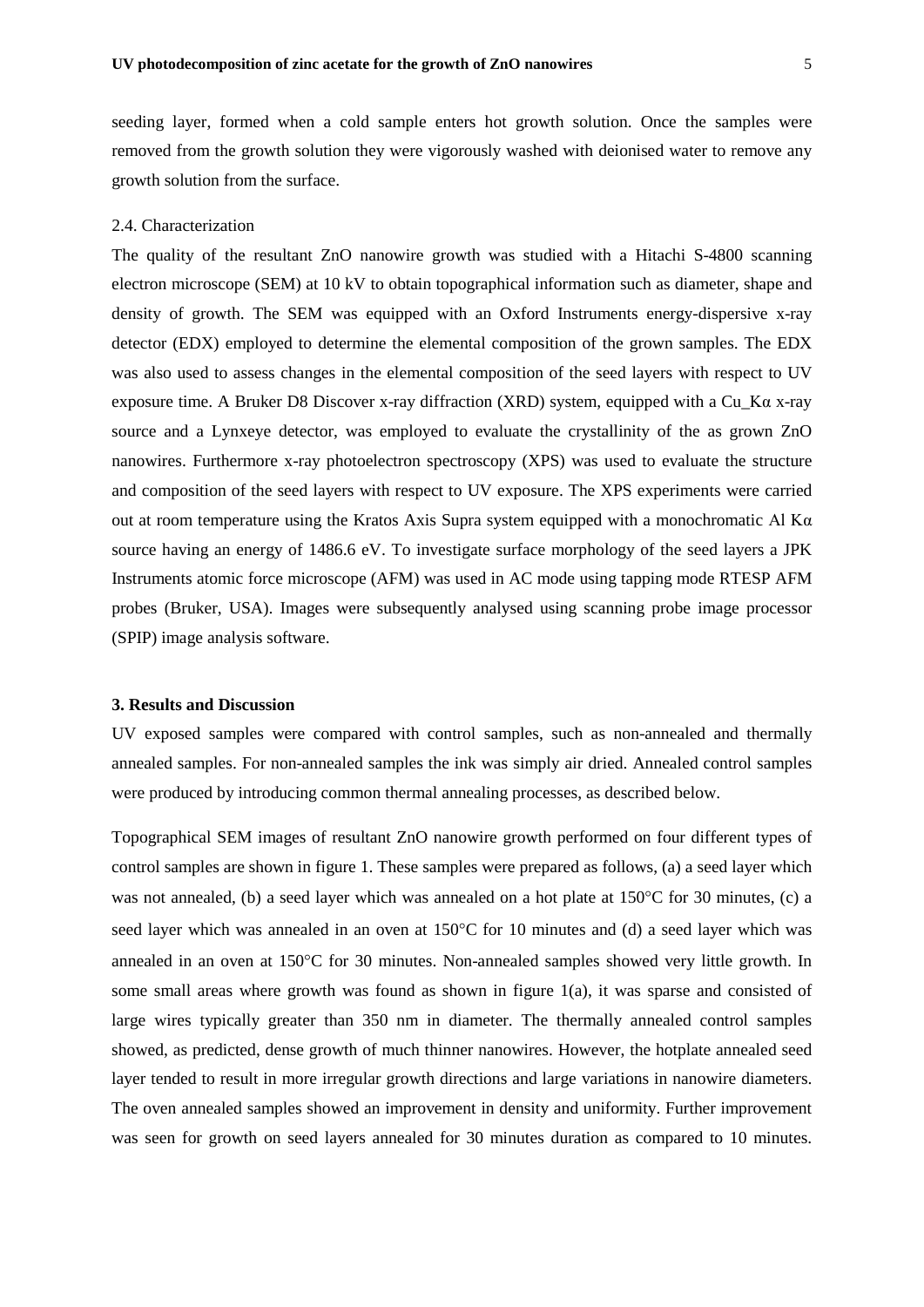Samples annealed in the oven for 30 minutes produced nanowires of approximately 25 nm in diameter.



**Figure 1: SEM images of ZnO nanowire growth on control samples (a) non-annealed seed layer, (b) hotplate annealed seed layer (30 minutes), (c) oven annealed seed layer (10 minutes) and (d) oven annealed seed layer (30 minutes). Scale bars indicate 500 nm.**

For the UV exposure process, samples were exposed to UV for different durations. This was to establish how much UV exposure was required to cause sufficient decomposition of the zinc acetate to achieve a suitable seed layer for the ZnO nanowire growth. Samples were annealed for 5, 15, 25, 30, 45, 60 and 120 seconds, significantly less time than that of thermal annealing. SEM images of the resultant growth are shown in figure 2 and they show an interesting trend in the nanowire diameter and density of growth. After only 5 seconds of exposure the growth density is significantly greater than that of the non-annealed control sample. As the exposure time is increased, the density of nanowires increases and the diameter decreases. Beyond 25 to 30 seconds the density of growth begins to decrease again and the diameter of the nanowires begins to increase. This is shown graphically in figure 3 which clearly shows the trends in the density of growth and diameter of the nanowires versus UV exposure time. A clear trend can be seen on this graph showing the increase in nanowire density with increased exposure time, up to 30 seconds where the nanowire density then decreases as the exposure time further increases. It can also be seen that the trend in the diameter of the nanowires is the inverse of the growth density.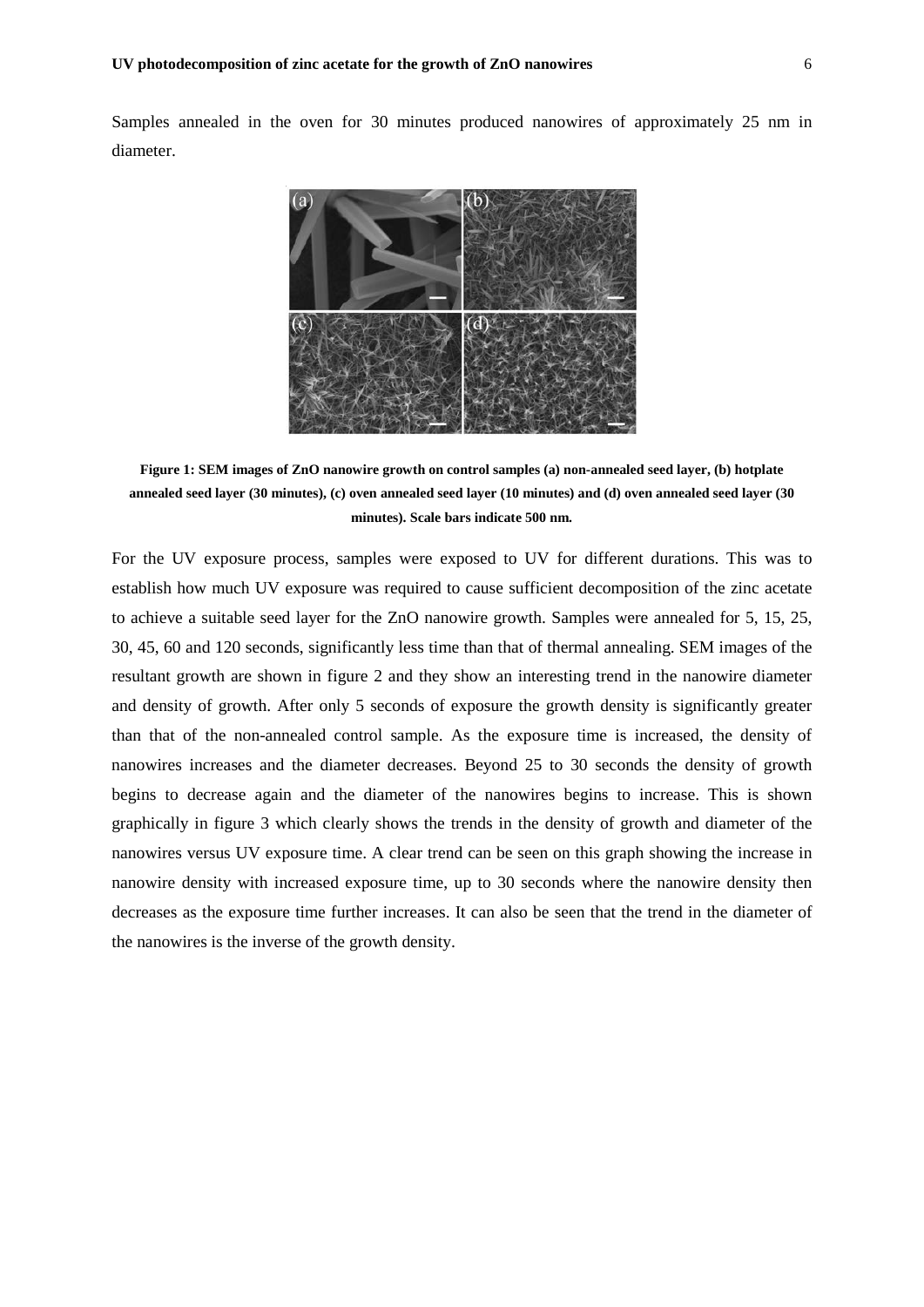

**Figure 2: SEM images of UV annealed seed layers after ZnO nanowire growth with varying exposure times of (a) 5 s, (b) 15 s, (c) 25 s, (d) 30 s, (e) 45 s, (f) 60 s and (g) 120 s. Scale bar indicates 500 nm.**



**Figure 3: Graph of ZnO nanowire diameter (diamonds) and density (crosses) after growth vs. UV exposure time.**

EDX and XRD analyses on the resultant growth show that the nanowires were of ZnO with high crystallinity. Figure 4 shows the EDX spectrum taken from a sample grown on a seed layer after 25 seconds of UV exposure time. The result confirms the chemical purity of the sample with only carbon, oxygen and zinc present in the spectra. The carbon contribution is due to the underlying carbon printed polyimide substrate and the zinc and oxygen are from the ZnO nanowires. Compositional analysis of the spectra revealed the zinc to oxygen ratio to be almost 1, demonstrating the typical 1:1 stoichiometry of ZnO. This result was typical of all of the samples from 5 to 120 seconds of UV exposure.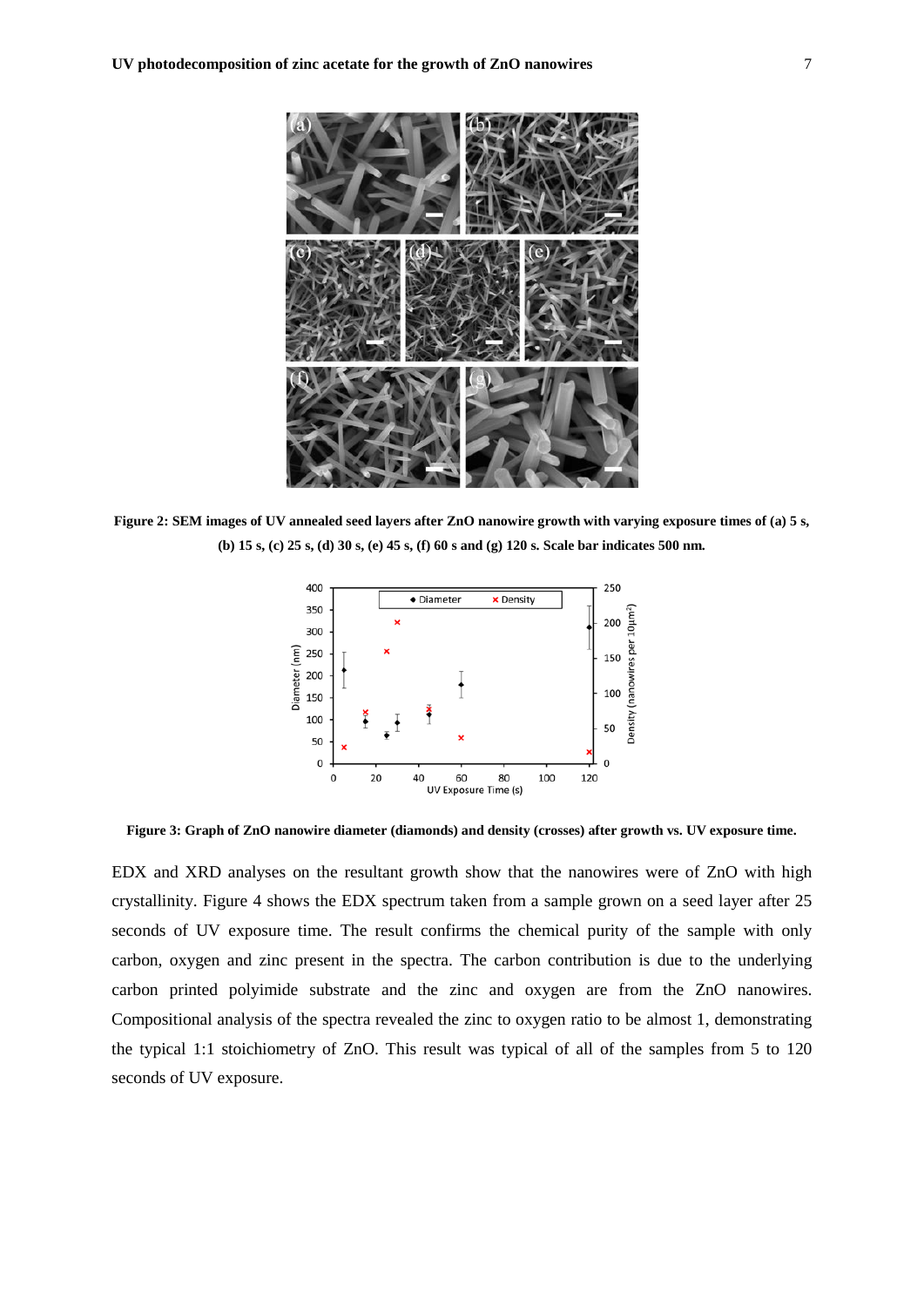

**Figure 4: EDX analysis of ZnO nanowires grown on a seed layer after 25 seconds UV exposure time.**

Figure 5 shows XRD analysis for growth on a seed layer which was exposed for 25 seconds and represents a typical result for exposure times between 5 and 120 seconds. XRD analysis of the resultant ZnO nanowire growth on UV exposed seed layers showed that the ZnO nanowires have good crystallinity. The XRD results, shown in figure 5, show the 2θ plot for the bare printed carbon on polyimide substrate (lower trace) and the as-grown ZnO nanowires on the printed carbon on polyimide substrate (upper trace). The spectra have been offset for clarity and show the characteristic ZnO peaks that are consistent with the hexagonal structure of ZnO. This confirms the nanowires are of wurtzite-type crystalline structure as demonstrated by the main ZnO peaks at  $2\theta = 34.31^{\circ}, 31.67^{\circ}$ and 36.14° assigned to the [100], [002] and [101] axes respectively. The dominance of the [002] peak shows a preferential growth direction along the c-axis and high quality of the resultant nanowires. The peak observed at 38.06° is an artefact of the carbon substrate and appears in both spectra, with and without ZnO nanowires.



**Figure 5: XRD analysis of the resultant ZnO nanowire growth on a seed layer after 25 seconds of UV exposure (upper trace) and bare printed carbon on polyimide substrate (lower trace).**

It has been shown that the UV exposure technique provides a seed layer suitable for the growth of ZnO nanowires. The growth improves with increased UV exposure of the seed layer, up to 30 seconds, as shown in figure 3. However the growth appears to reduce in density with further increase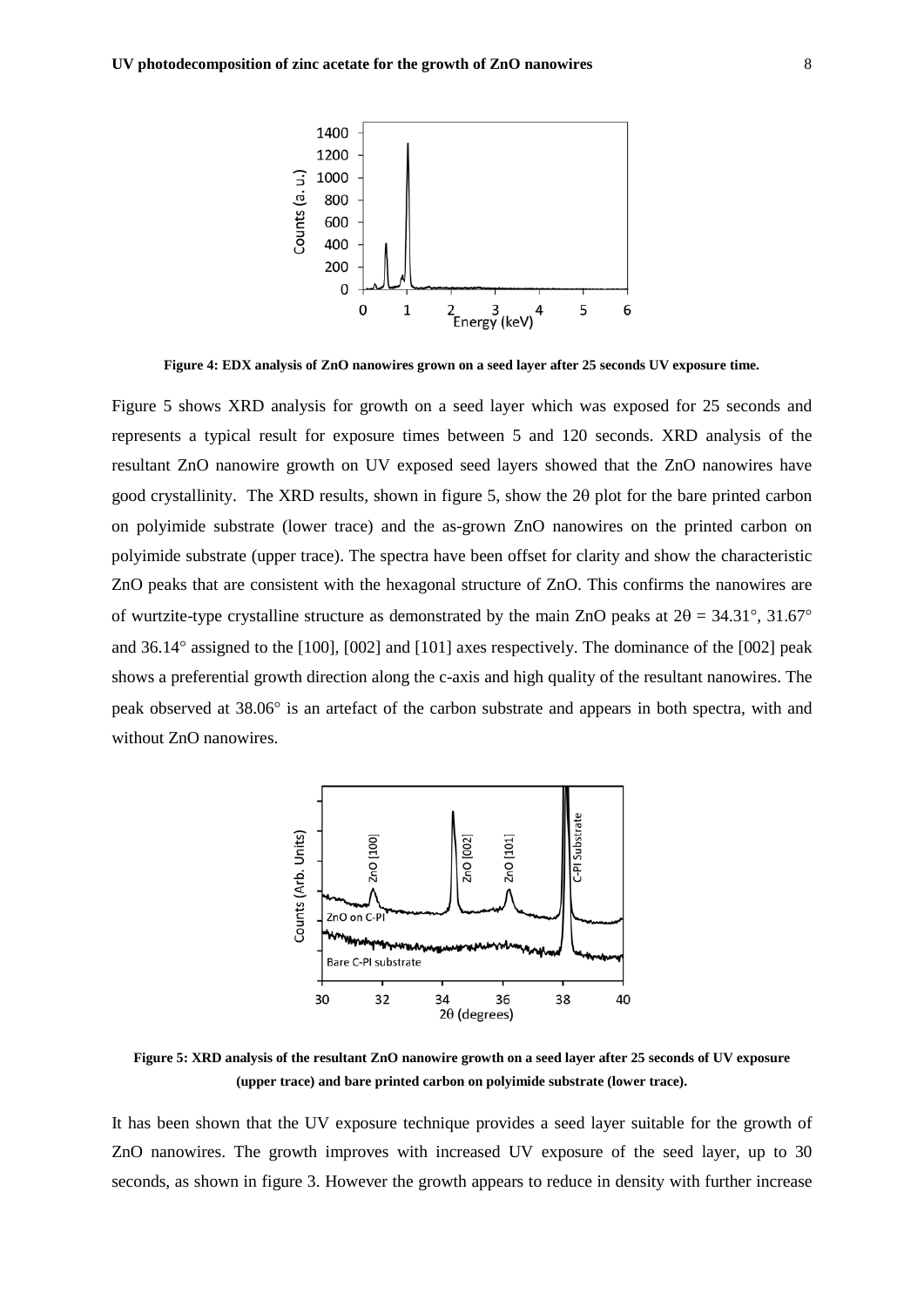of exposure time beyond 30 seconds. This observed trend in the growth density is most likely due to the density of seeding crystals in the seed layer. A higher number of seeding sites will lead to a higher number of growth sites and therefore a higher density of ZnO nanowires.

It is expected that the nanowire diameter will be inversely proportional to the density of growth. This is due to the  $Zn^+$  ion concentration of the growth solution at the surface of the growing nanowires. The growth reactions, and therefore consumption, of these  $Zn^+$  ions during the growth process causes the  $Zn^+$  ion concentration at the surface of the growing nanowires to decrease compared to the bulk concentration. This process gives rise to a concentration gradient within the growth solution towards the growing surface. The growth mechanism of ZnO nanowires proposed by Elias et al (Elias *et al* 2008) shows this in more detail. The magnitude of the concentration gradient at the surface is dependent on the rate at which the  $Zn^+$  ions are consumed by the growing nanowires. Therefore more growth sites will result in a lower concentration of  $Zn<sup>+</sup>$  ions at the surface. Growths performed in solutions containing higher concentrations of zinc precursors tend to give rise to wires of increased diameter (Akgun *et al* 2012). Higher density growth, which results in a reduced surface concentration of  $Zn^+$  ions from the growth solution, due to an increase in the number of growth sites, will therefore lead to ZnO nanowires of reduced diameter for the same growth parameters.

EDX analysis of UV exposed seed layers was performed to assess compositional changes in the zinc acetate layer with respect to UV exposure time. The structure of zinc acetate is  $Zn(CH_3CO_2)_2$ therefore it is anticipated that a reduction of carbon and oxygen would be observed with an increase in UV exposure time. Zinc acetate has four oxygen and four carbon atoms. Since ZnO contains oxygen with a 1:1 stoichiometry to zinc and contains no carbon it is further anticipated that the reduction in carbon would be greater than the reduction in oxygen. The EDX analysis in figure 6 shows the oxygen to zinc and carbon to zinc ratios of the seed layer with respect to UV exposure time. EDX was carried out on seed layers deposited on to silicon substrates and is averaged over 6 spectra per sample. An acceleration potential of 5 kV was used and analysis was over the whole viewing area while imaging at 1k times magnification. The low acceleration potential of 5 kV reduces the penetration depth, as compared to higher acceleration potentials, while still allowing the 0.277 keV, 0.525 keV and 1.012 keV peaks to be observed which correspond to the carbon K $\alpha$ , oxygen K $\alpha$  and zinc L $\alpha$ transitions respectively. Imaging over a larger area gives an averaging effect which gives more consistent results. The large area scan also reduces charging on the poorly conducting unexposed layers.

The EDX analysis shows that samples with no UV exposure have ratios of 3.3 and 2.7 for the oxygen to zinc and carbon to zinc respectively. These values are more consistent with basic zinc acetate which has the structure  $Zn_4O(CH_3CO_2)_6$  giving expected oxygen to zinc and carbon to zinc ratios of 3.25 and 3 respectively. Basic zinc acetate is most likely being formed in the ink solution during the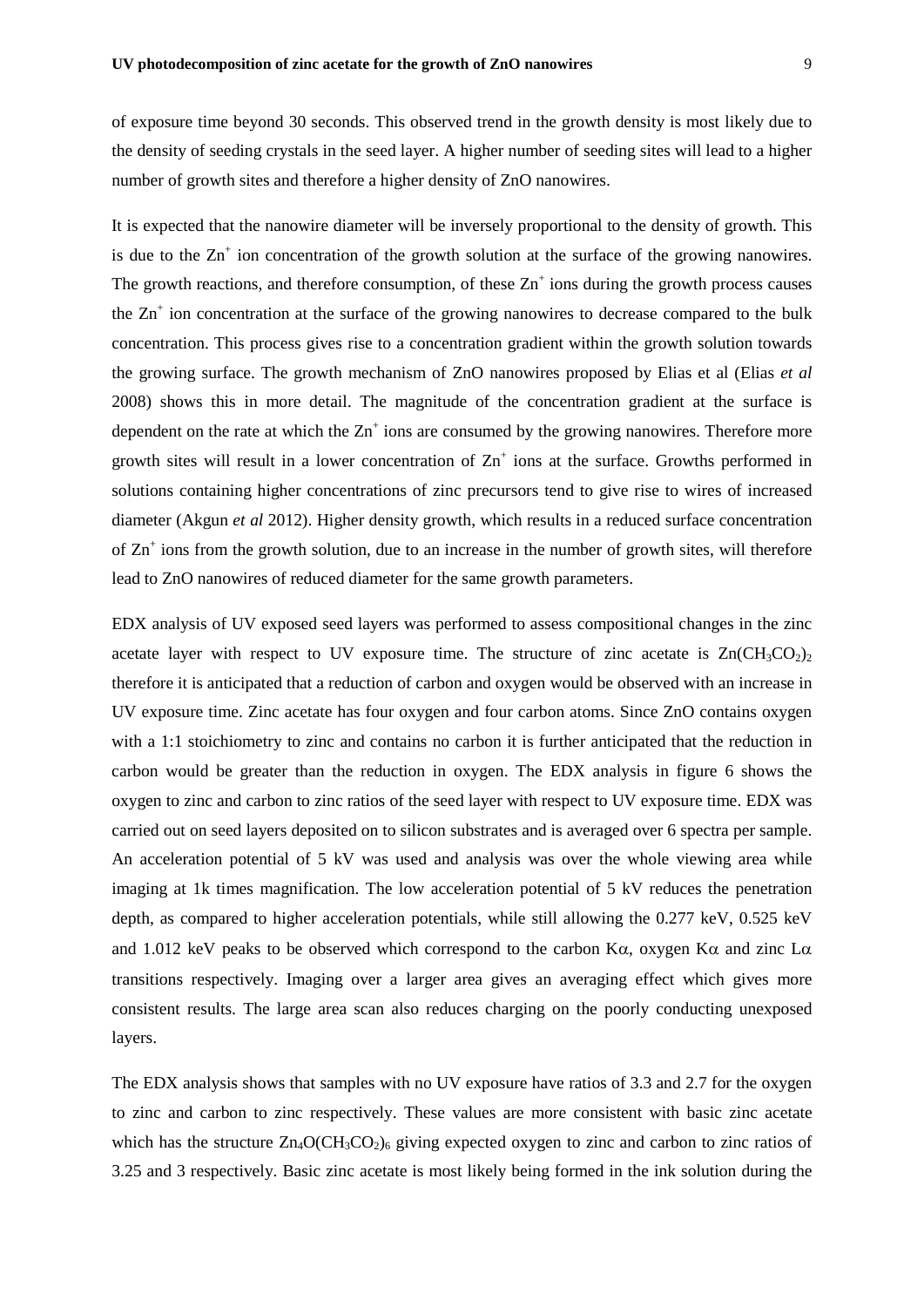solution phase. The trends in the atomic ratios shown in figure 6 confirm that the UV exposure is causing decomposition of the deposited layer. With increased UV exposure time, both the oxygen to zinc ratio and the carbon to zinc ratio decreases. A larger decrease in the carbon to zinc ratio than the oxygen to zinc ratio was observed. The decomposition shown in figure 6 would lead to a higher proportion of ZnO nanocrystallite seeds for samples undergoing more UV exposure and this explains the trend for up to 30 seconds of UV exposure shown in figure 3. With further increase in UV exposure, i.e. beyond 30 seconds, the EDX analysis shows little change. This indicates that the rate of decomposition of the zinc precursor reduces beyond 30 seconds of UV exposure and that the quantity of ZnO becomes constant. However, it is evident from the trends in the nanowire growth that the density of suitable seed crystals is decreasing. It is anticipated that only a fraction of the zinc precursor will undergo decomposition and mostly at the surface where the intensity of UV is greatest. The penetration depth for the EDX will be close to or beyond the thickness of the layer hence the ratios for the oxygen to zinc and carbon to zinc are not showing a change to 1 and zero respectively which would be expected for full conversion.



**Figure 6: EDX compositional analysis of UV exposed zinc precursor layers showing the oxygen to zinc ratio (upper trace) and the carbon to zinc ratio (lower trace).**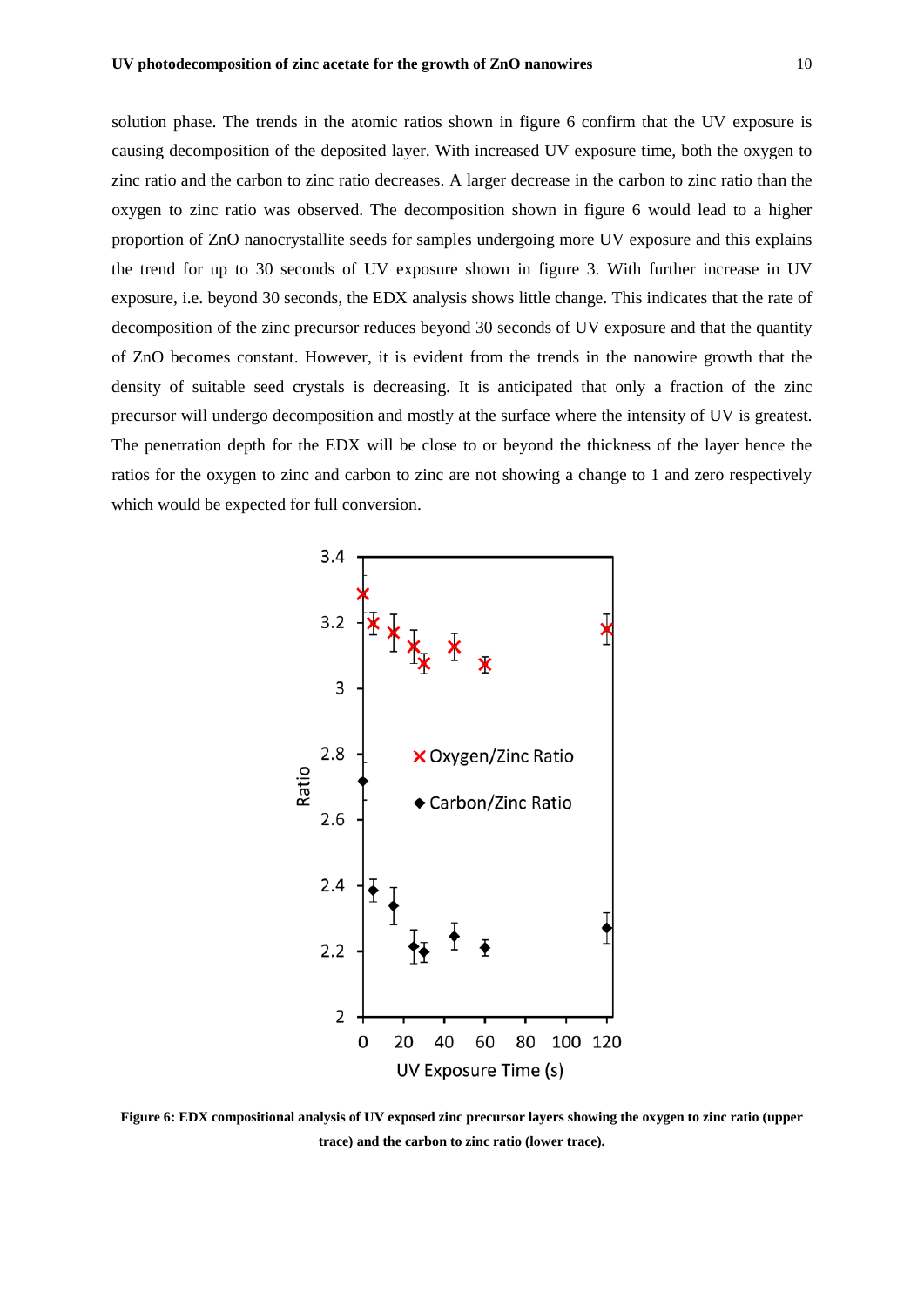XPS analysis of the seed layers further confirms conversion of the zinc precursor to ZnO with exposure to UV. Detailed analysis of the Zn 2p peak was carried out. Figure 7(a) shows analysis for samples which have undergone no annealing. A fit to the obtained data is achieved with only one component at  $1022.8 \pm 0.1$  eV, which corresponds to Zn-O-C=O, a structure consistent with zinc acetate or basic zinc acetate. For samples exposed to UV for 30 seconds a strong shift of the peak was observed and a good fit was given by two components at 1022.8 eV and 1021.8 eV which correspond to Zn-O-C=O and Zn-O respectively, further confirming the formation of ZnO in the layer. Compositional analysis revealed that after 30 seconds of exposure 72% of the signal was associated with Zn-O and 18% with Zn-O-C=O indicating strong conversion at the surface. The same analysis was carried out for a sample after 120 seconds of UV exposure which showed a similar conversion percentage. This indicates that more than 30 seconds of exposure has little effect on the composition of the seed layer. Figure 7(c) shows XPS data for a sample which was oven annealed for 30 minutes at 150°C which shows a fit with only one component at 1021.8 eV which corresponds to full conversion to ZnO.



**Figure 7: XPS analysis showing the Zn 2p peak (raw data is dashed line) of (a) seed layer with no UV exposure, (b) seed layer exposed for 30 seconds and (c) a seed layer after 30 minute oven annealing.**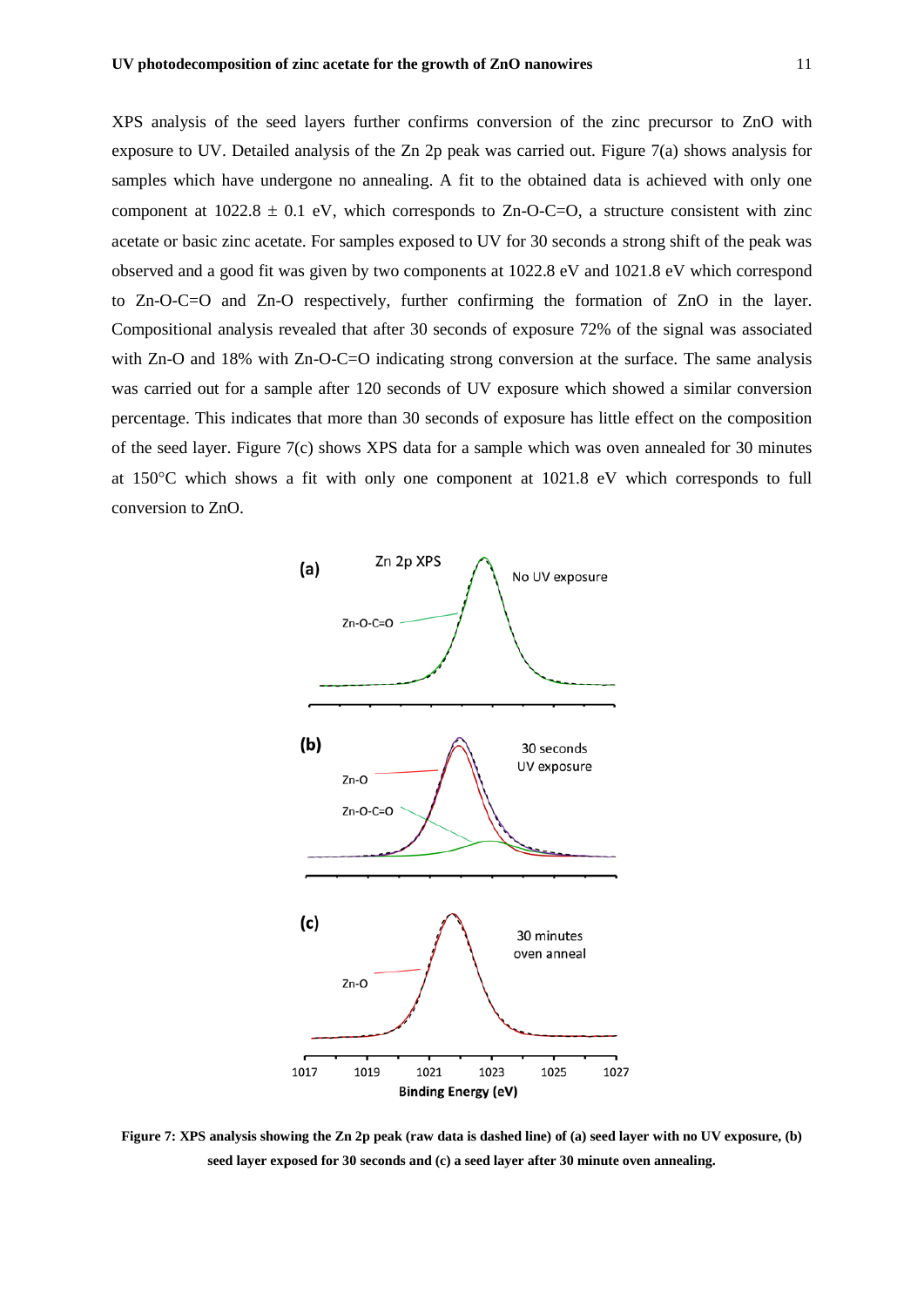The trend shown in figure 3 suggests that the nucleation site density is at a maximum after 25 to 30 seconds of UV exposure. With less exposure time it is expected that insufficient decomposition of the zinc precursor has occurred. The reduction in nucleation site density for exposure times greater than 30 seconds could be attributed to surface morphology, for example grain size and surface roughness. This could be due to sintering of the ZnO layer reducing the density of nanocrystallites without reducing the quantity of ZnO. This is a low temperature method where the ambient temperature during the exposure did not rise above 46°C. However, the high UV flux and UV absorption properties of the zinc precursor and ZnO could induce localized heating within the thin layer making sintering possible without the need for the whole thickness of the substrate reaching sintering temperatures. Further evidence of this can be found in AFM images and Fourier image analyses. Figure 8(a-c) shows AFM images of seed layers exposed to no UV, 30 and 120 seconds of UV respectively. These images were levelled and filtered to remove low frequency curvature and high frequency noise while maintaining the surface features of the sample. The images clearly show that the surface texture and grain size is changing with UV exposure time. The images were also analysed using an average, line by line, Fourier transform which is shown in figure 9 for seed layers exposed to no UV, 30 and 120 seconds of UV respectively. The Fourier analyses highlights the change in surface morphology of the seed layers. This is shown by the increase in amplitude of lower frequency components with increased exposure time. This indicates that the features are growing in size with increased UV exposure and confirms the observations made subjectively from the images in figure 8. The analyses shows three peaks for a seed layer exposed for 30 seconds at frequencies that correspond to component wavelengths of 333nm, 200nm and 125nm from low to high frequency respectively. For the seed layer exposed for 120 seconds the dominant peak corresponds to long wavelengths of around 333nm which are much larger than many of the features in the seed layer exposed for just 30

 $(a)$  0 seconds

seconds.

 $(b)$  30 seconds

 $(c)$  120 seconds



**Figure 8: AFM images of seed layers after (a) no UV exposure, (b) 30 seconds of exposure and (c) 120 seconds of exposure with z-range of 1.24nm, 2.75nm and 6.21nm respectively. The scan size is 1µm x 1µm and the scale bars indicate 200nm.**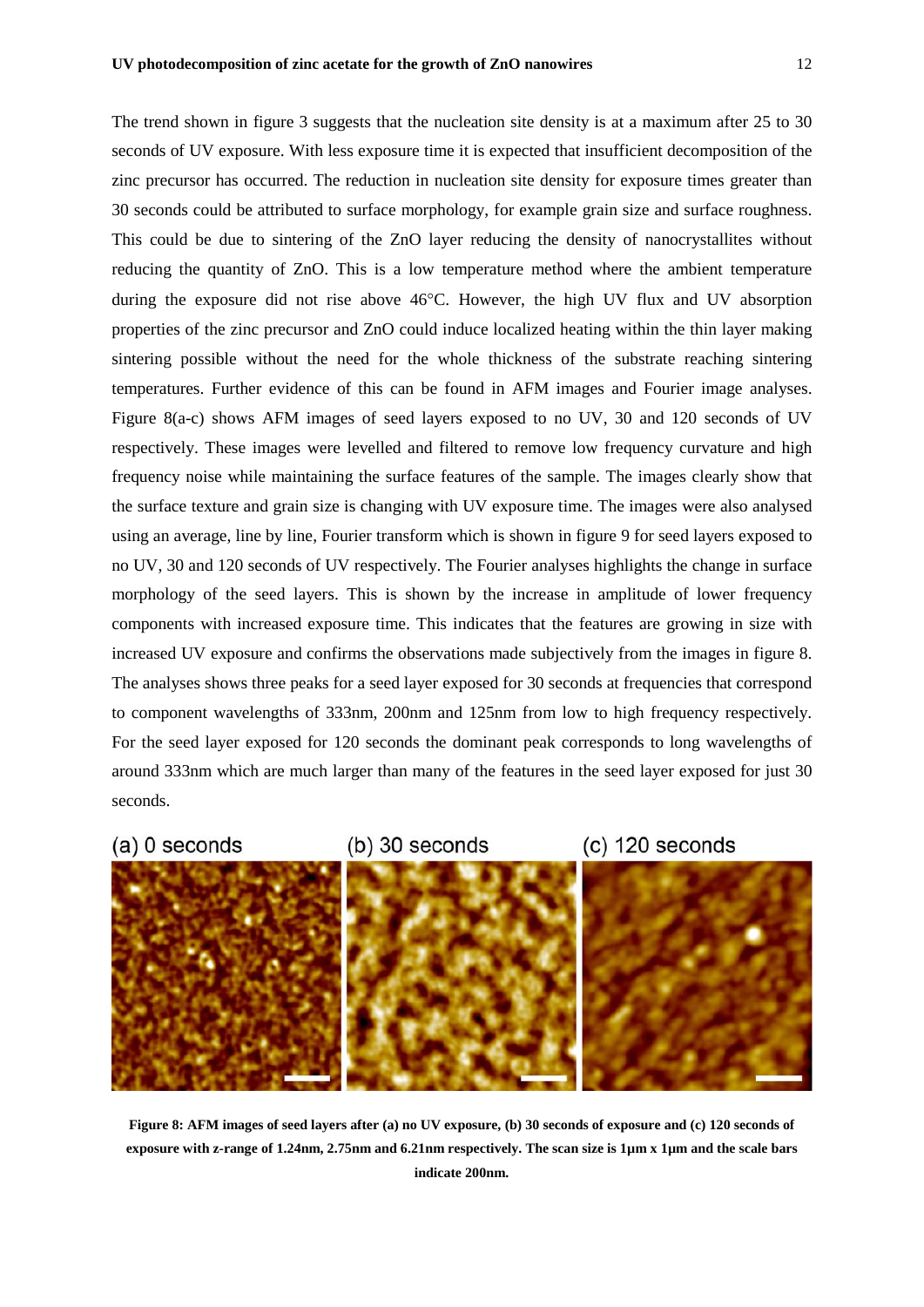With no UV exposure there are many small grains, which the EDX and XPS analyses indicate are not ZnO. Therefore this layer does not provide suitable seeding for the nucleation of ZnO nanowires. However, after 30 seconds of UV exposure larger particles were formed and from the EDX and XPS analyses these crystals, at the surface, are ZnO and form the nucleation sites required for the high quality growth shown in figure 2 and figure 3. Although the EDX and XPS show little change in the ratios beyond 30 seconds, the density of growth diminishes dramatically. Figure 8 (c) shows larger particles with increasing sample roughness for seed layers undergoing 120 seconds of UV exposure. Such change in morphology may be due to sintering of the ZnO nanocrystals at longer UV exposure time and could explain the decrease in the nanowire growth density as a result of diminished grain and grain boundary densities, which promote the nucleation of the ZnO nanowires.



**Figure 9: Fourier analysis for AFM images of seed layers after no UV exposure, 30 and 120 seconds of exposure.**

## **4. Conclusion**

This work has demonstrated the use of UV photodecomposition of zinc acetate to form suitable seed layers for the growth of ZnO nanowires. This technique significantly reduces the time and sample temperature required to create a suitable seed layer, reducing production time and allowing the use of low cost plastic substrates. The decomposition of the zinc acetate was confirmed with EDX and XRD analyses. Morphological changes were studied using AFM and showed an increase in topographical feature height with increased UV exposure. Fourier analysis showed increased amplitudes of low frequency components further indicated increased size of surface features. It was shown that the resultant ZnO nanowire growth performed on UV exposed seed layers was dependent on the UV exposure time. At the optimal exposure time of 25 to 30 seconds a maximum density of growth was achieved with a corresponding minimum in the nanowire diameters. This UV exposure technique could be coupled with the printing of zinc acetate inks previously reported by the authors using a roll to roll printing process such as flexographic printing. Production of devices, such as chemical and biological sensors, based on this technique is scalable and would bring the commercial use of such nanostructures significantly closer to realization.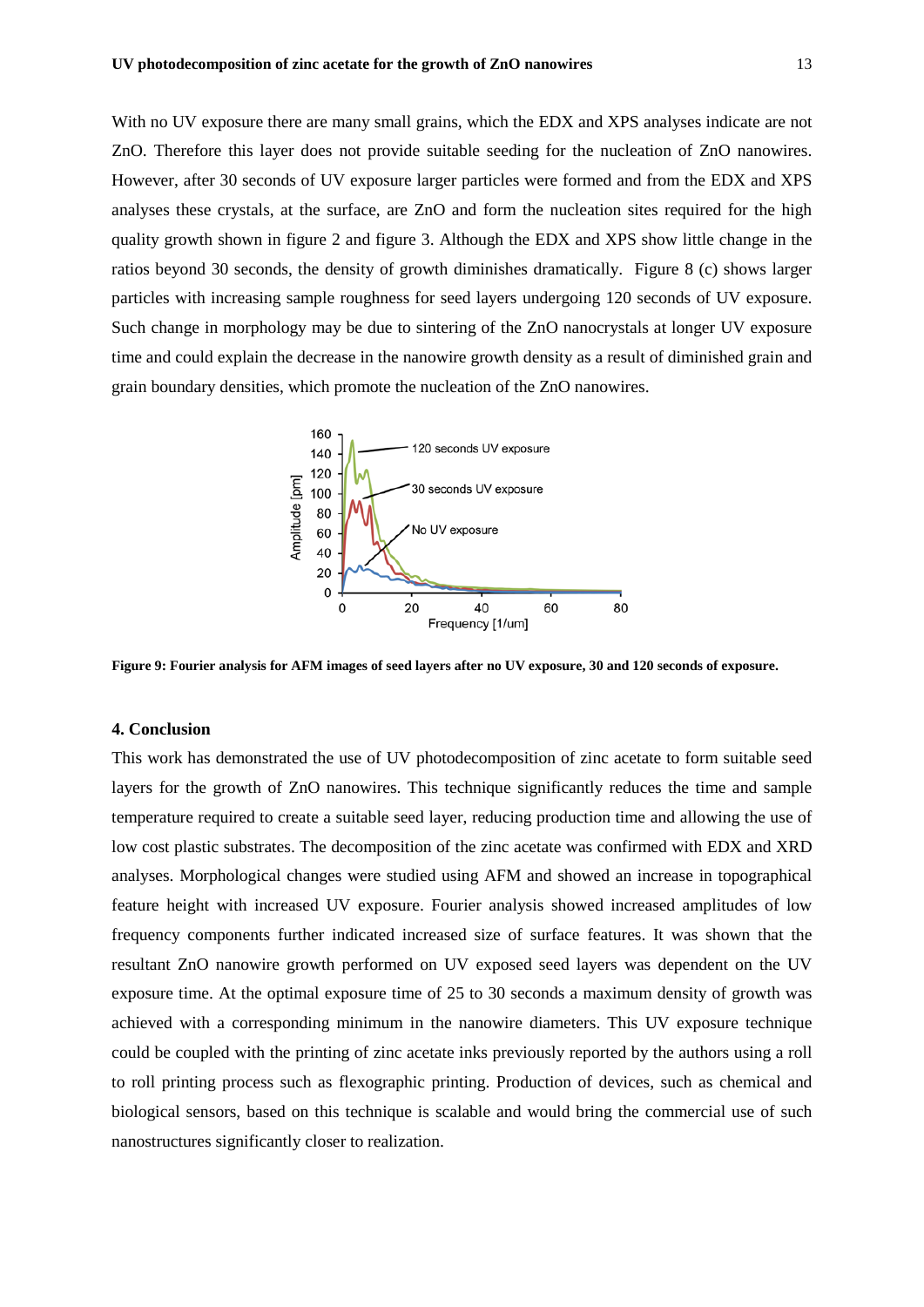# **5. Acknowledgement**

This manuscript is independent research funded by the National Institute for Health Research (i4i Product Development Award, reference no. II-LB-0813-20001). The views expressed in this publication are those of the author(s) and not necessarily those of the NHS, the National Institute for Health Research or the Department of Health.

# **6. References**

- Ahn J, Park H, Mastro M a, Hite J K, Eddy C R and Kim J 2011 Nanostructured n-ZnO / thin film p-silicon heterojunction light-emitting diodes. *Opt. Express* **19** 26006–10 Online: http://www.ncbi.nlm.nih.gov/pubmed/22274189
- Akgun M C, Kalay Y E and Unalan H E 2012 Hydrothermal zinc oxide nanowire growth using zinc acetate dihydrate salt *J. Mater. Res.* **27** 1445–51 Online: http://www.journals.cambridge.org/abstract\_S0884291412000921
- Ali S M U, Ibupoto Z H, Salman S, Nur O, Willander M and Danielsson B 2011 Selective determination of urea using urease immobilized on ZnO nanowires *Sens. Actuators, B* **160** 637–43 Online: http://linkinghub.elsevier.com/retrieve/pii/S0925400511007647
- Bai S-N 2011 Growth and properties of ZnO nanowires synthesized by a simple hydrothermal method *J. Mater. Sci. Mater. Electron.* **23** 398–402 Online: http://link.springer.com/10.1007/s10854-011-0440-8
- Baruah S and Dutta J 2009a Effect of seeded substrates on hydrothermally grown ZnO nanorods *J. Sol-Gel Sci. Technol.* **50** 456–64 Online: http://link.springer.com/10.1007/s10971-009-1917-2
- Baruah S and Dutta J 2009b Hydrothermal growth of ZnO nanostructures *Sci. Technol. Adv. Mater.* **10** 013001–19
- Elias J, Tena-Zaera R and Lévy-Clément C 2008 Electrochemical deposition of ZnO nanowire arrays with tailored dimensions *J. Electroanal. Chem.* **621** 171–7 Online: http://linkinghub.elsevier.com/retrieve/pii/S0022072807004160
- Fan H J, Werner P and Zacharias M 2006 Semiconductor nanowires: from self-organization to patterned growth. *Small* **2** 700–17 Online: http://www.ncbi.nlm.nih.gov/pubmed/17193109
- Gowthaman P, Saroja M, Venkatachalam M, Deenathayalan J and Senthil T S 2011 Photocatalytic degradation of methelene blue dye using hydrothermally synthesized ZnO nanorods **5** 1307–11
- Greene L E, Law M, Goldberger J, Kim F, Johnson J C, Zhang Y, Saykally R J and Yang P 2003 Low-temperature wafer-scale production of ZnO nanowire arrays. *Angew. Chem. Int. Ed. Engl.* **42** 3031–4 Online: http://www.ncbi.nlm.nih.gov/pubmed/12851963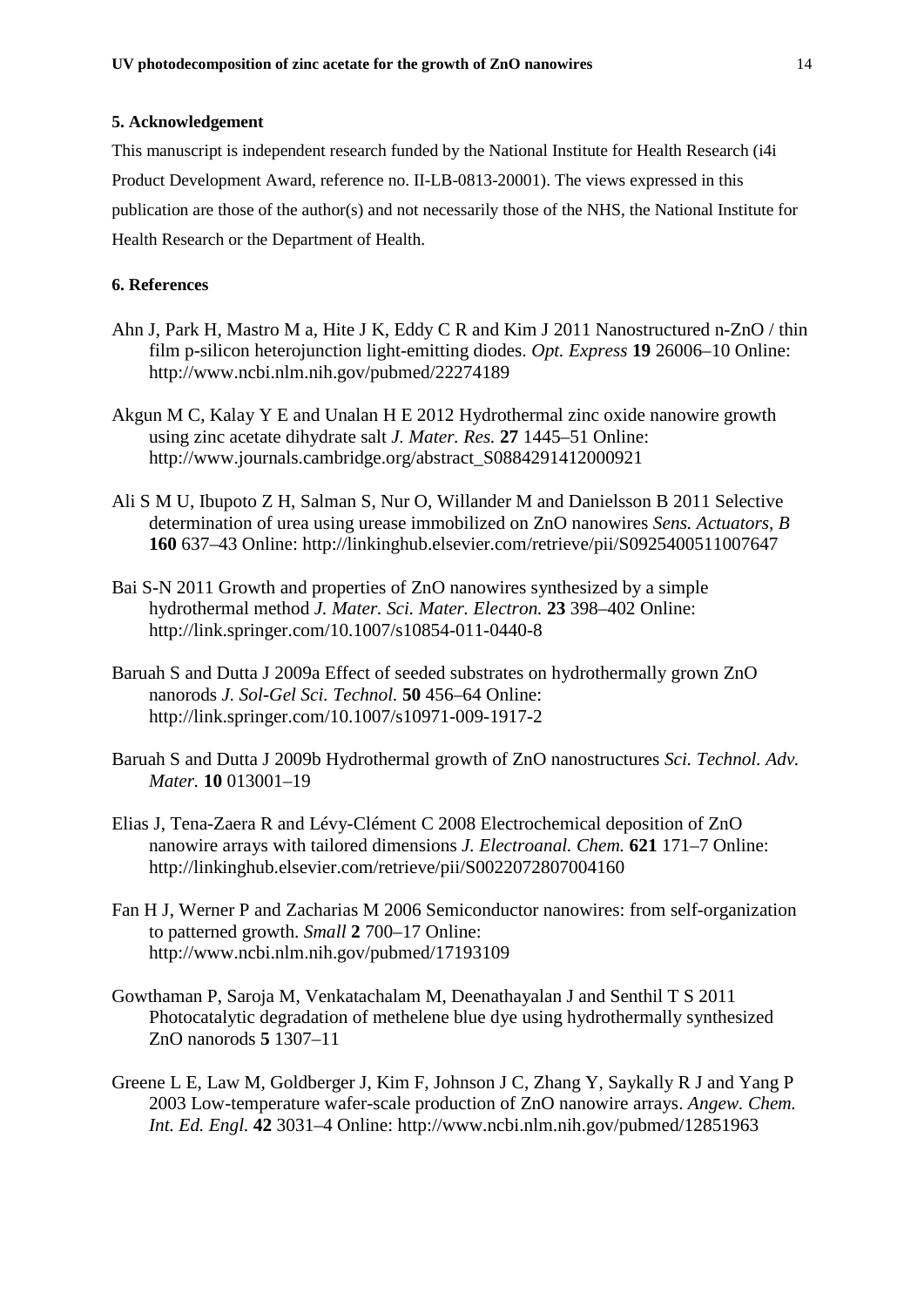- Greene L E, Law M, Tan D H, Montano M, Goldberger J, Somorjai G and Yang P 2005 General route to vertical ZnO nanowire arrays using textured ZnO seeds. *Nano lett.* **5** 1231–6 Online: http://www.ncbi.nlm.nih.gov/pubmed/16178216
- Guerguerian G, Elhordoy F, Pereyra C J, Marotti R E, Martín F, Leinen D, Ramos-Barrado J R and Dalchiele E a 2011 ZnO nanorod/CdS nanocrystal core/shell-type heterostructures for solar cell applications. *Nanotechnology* **22** 505401–10 Online: http://www.ncbi.nlm.nih.gov/pubmed/22108174
- Hong S, Yeo J, Manorotkul W, Kang H W, Lee J, Han S, Rho Y, Suh Y D, Sung H J and Ko S H 2013 Digital selective growth of a ZnO nanowire array by large scale laser decomposition of zinc acetate. *Nanoscale* **5** 3698–703 Online: http://www.ncbi.nlm.nih.gov/pubmed/23494004
- Hosono E, Fujihara S, Kimura T and Imai H 2004 Growth of layered basic zinc acetate in methanolic solutions and its pyrolytic transformation into porous zinc oxide films. *J. Colloid Interface Sci.* **272** 391–8 Online: http://www.ncbi.nlm.nih.gov/pubmed/15028503
- Hsueh T-J, Lin S-Y, Weng W-Y, Hsu C-L, Tsai T-Y, Dai B-T and Shieh J-M 2012 Crystalline-Si photovoltaic devices with ZnO nanowires *Sol. Energy Mater. Sol. Cells* **98** 494–8 Online: http://linkinghub.elsevier.com/retrieve/pii/S092702481100643X
- Huang M H, Mao S, Feick H, Yan H, Wu Y, Kind H, Weber E, Russo R and Yang P 2001 Room-temperature ultraviolet nanowire nanolasers. *Science (80-. ).* **292** 1897–9 Online: http://www.ncbi.nlm.nih.gov/pubmed/11397941
- Kar S, Pal B N, Chaudhuri S and Chakravorty D 2006 One-dimensional ZnO nanostructure arrays: synthesis and characterization. *J. Phys. Chem. B* **110** 4605–11 Online: http://www.ncbi.nlm.nih.gov/pubmed/16526691
- Kitsomboonloha R, Baruah S, Myint M T Z, Subramanian V and Dutta J 2009 Selective growth of zinc oxide nanorods on inkjet printed seed patterns *J. Cryst. Growth* **311** 2352–8 Online: http://linkinghub.elsevier.com/retrieve/pii/S0022024809002620
- Kwon J, Hong S, Lee H, Yeo J, Lee S S and Ko S H 2013 Direct selective growth of ZnO nanowire arrays from inkjet-printed zinc acetate precursor on a heated substrate. *Nanoscale Res. Lett.* **8** 489 Online: http://www.pubmedcentral.nih.gov/articlerender.fcgi?artid=3842827&tool=pmcentrez& rendertype=abstract
- Liang Y N, Lok B K and Hu X 2009 Spatially selective patterning of zinc oxide precursor solution by inkjet printing *Proc. Electron. Packag. Technol. Conf., 11th* 174–9 Online: http://ieeexplore.ieee.org/lpdocs/epic03/wrapper.htm?arnumber=5416554
- Liang Y N, Lok B K, Wang L, Feng C, Lu A C W, Mei T and Hu X 2013 Effects of the morphology of inkjet printed zinc oxide (ZnO) on thin film transistor performance and seeded ZnO nanorod growth *Thin Solid Films* **544** 509–14 Online: http://linkinghub.elsevier.com/retrieve/pii/S004060901300151X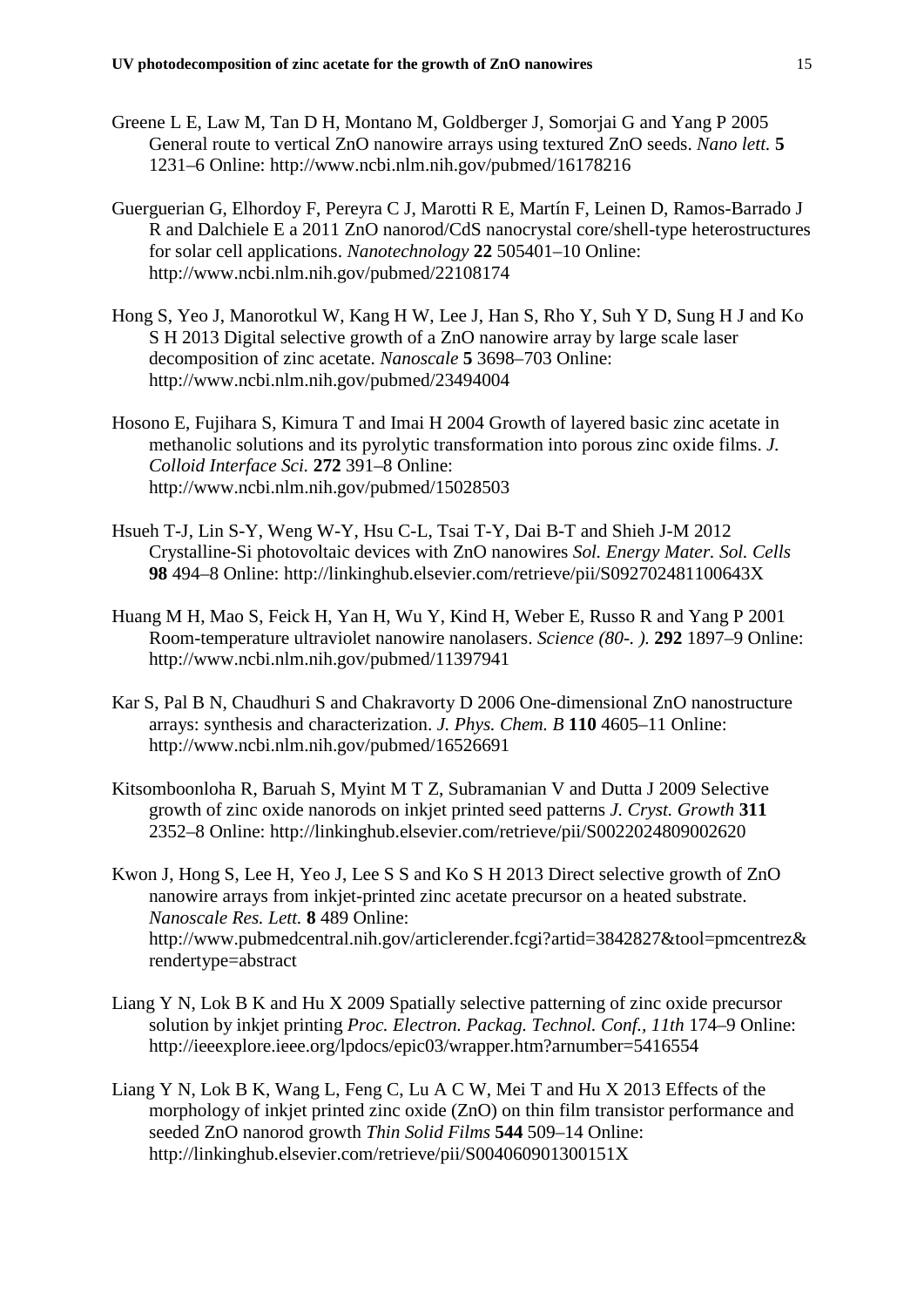- Lim S K, Hwang S-H, Kim S and Park H 2011 Preparation of ZnO nanorods by microemulsion synthesis and their application as a CO gas sensor *Sens. Actuators, B* **160** 94–8 Online: http://linkinghub.elsevier.com/retrieve/pii/S0925400511006605
- Lloyd J S, Fung C M, Deganello D, Wang R J, Maffeis T G G, Lau S P and Teng K S 2013 Flexographic printing-assisted fabrication of ZnO nanowire devices. *Nanotechnology* **24** 195602 Online: http://www.ncbi.nlm.nih.gov/pubmed/23579099
- Ok J G, Tawfick S H, Juggernauth K A, Sun K, Zhang Y and Hart A J 2010 Electrically Addressable Hybrid Architectures of Zinc Oxide Nanowires Grown on Aligned Carbon Nanotubes *Adv. Funct. Mater.* **20** 2470–80 Online: http://doi.wiley.com/10.1002/adfm.201000249
- Plakhova T V., Shestakov M V. and Baranov A N 2012 Effect of textured seeds on the morphology and optical properties of solution- and vapor-grown ZnO nanorod arrays *Inorg. Mater.* **48** 469–75 Online: http://www.springerlink.com/index/10.1134/S0020168512050135
- Smith N a., Evans J E, Jones D R, Lord A M and Wilks S P 2015 Growth of ZnO nanowire arrays directly onto Si via substrate topographical adjustments using both wet chemical and dry etching methods *Mater. Sci. Eng. B* **193** 41–8 Online: http://linkinghub.elsevier.com/retrieve/pii/S0921510714002487
- Song J and Lim S 2007 Effect of Seed Layer on the Growth of ZnO Nanorods *J. Phys. Chem. C* **111** 596–600 Online: http://pubs.acs.org/doi/abs/10.1021/jp0655017
- Tarat A, Majithia R, Brown R A, Penny M W, Meissner K E and Maffeis T G G 2012 Synthesis of nanocrystalline ZnO nanobelts via pyrolytic decomposition of zinc acetate nanobelts and their gas sensing behavior *Surf. Sci.* **606** 715–21 Online: http://linkinghub.elsevier.com/retrieve/pii/S0039602811004791
- Wahid K A, Lee W Y, Lee H W, Teh A S, Bien D C S and Azid I A 2013 Effect of seed annealing temperature and growth duration on hydrothermal ZnO nanorod structures and their electrical characteristics *Appl. Surf. Sci.* **283** 629–35 Online: http://linkinghub.elsevier.com/retrieve/pii/S0169433213012890
- Wang L, Kang Y, Liu X, Zhang S, Huang W and Wang S 2012 ZnO nanorod gas sensor for ethanol detection *Sens. Actuators, B* **98** 237–43 Online: http://linkinghub.elsevier.com/retrieve/pii/S0925400511011634
- Wang Z L 2004 Zinc oxide nanostructures: growth, properties and applications *J. Phys. Condens. Matter* **16** R829–58 Online: http://stacks.iop.org/0953- 8984/16/i=25/a=R01?key=crossref.79a64bb3c5533760ca9ff098c9a46a8a
- Yang K, She G-W, Wang H, Ou X-M, Zhang X-H, Lee C-S and Lee S-T 2009 ZnO Nanotube Arrays as Biosensors for Glucose *J. Phys. Chem. C* **113** 20169–72 Online: http://pubs.acs.org/doi/abs/10.1021/jp901894j
- Yang T, Cheng K, Cheng G, Hu B, Wang S and Du Z 2014 Position-Controlled Hydrothermal Growth of Periodic Individual ZnO Nanorod Arrays on Indium Tin Oxide